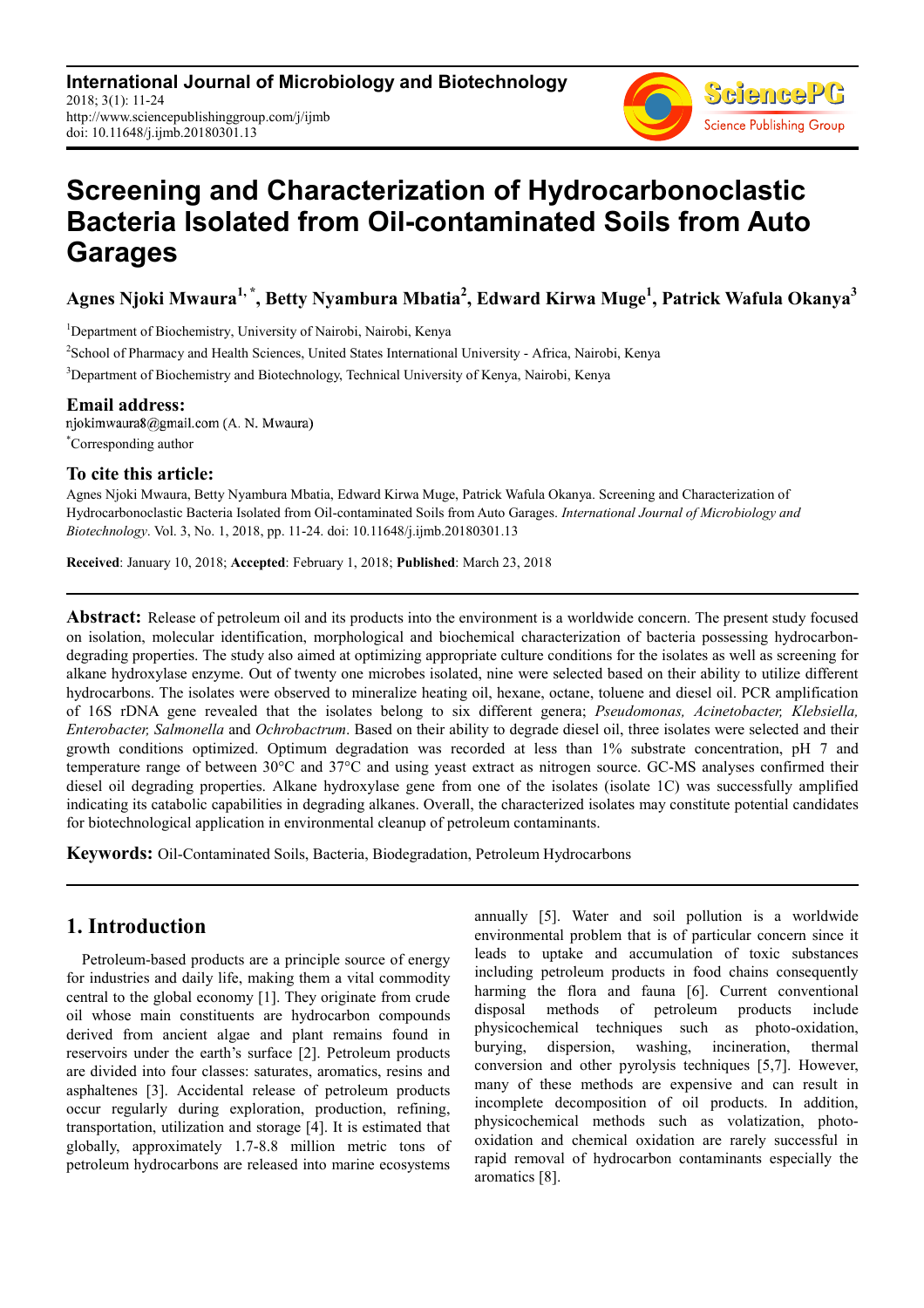Bioremediation is emerging as one of the most promising technologies for environmental removal of petroleum contaminants [1]. It is a process through which microorganisms metabolize contaminants through oxidative/reductive processes. Bioremediation can be carried out either through addition of oil degrading microbes into the soil in a process referred to as bio-augmentation or through provision of appropriate conditions and/or amendments (e.g. supplying oxygen, moisture and nutrients) for growth of the microorganisms in the soil, a process known as biostimulation [4]. Studies have shown that petroleum-based products can primarily be eliminated from the environment by microbes such as bacteria, yeast, fungi and microalgae [1]. Bacteria however play a major role in biodegradation of these hydrocarbon compounds. Some important microbial species with this potential are of the genera *Bacillus, Arthrobacter, Halononas, Pseudomonas, Klebsiella, Proteus*  among others [9]. These microbes completely degrade (mineralize) organic compounds into non-toxic end products that include carbon dioxide and water or organic acids and methane [6]. Bioremediation is therefore an effective technique that takes advantage of the versatility of microbes to completely degrade petroleum compounds into innocuous end products. Apart from being environmentally friendly, the method is also cost effective for treatment of oil pollution compared to physicochemical methods [10].

Although numerous studies have been conducted on microbial species capable of cleaning up petroleum contaminants around the world, Kenya has not adopted this emerging technology and no data exists on its potential application in environmental conservation. The significance of this work is that this is the first report on isolation and characterization of oil degrading bacteria in the country. With the ongoing oil explorations in East Africa region, accidental oil spills are likely to occur during drilling or transportation. The objective of the current study was therefore to screen, characterize (using morphological, biochemical and molecular methods) and optimize appropriate culture conditions for oil degrading microbes that would be best suited to degrade petroleum-based contaminants. This will provide insight on an effective strategy that can be used to clean up accidentally released petroleum oil and hence provide a possible effective oil spill response management strategy to oil prospecting, refining and transporting companies and the general public.

# **2. Materials and Methods**

#### *2.1. Sample Collection*

Soil samples from the surfaces to a depth of about 15 cm were collected from six sites denoted as sites 1 to 6 in garages around Ngara area in Nairobi-Kenya. The collected samples were kept in sterile falcon tubes prior to transportation to the laboratory and stored at -20°C.

#### *2.2. Bacteria Isolation*

Isolation of hydrocarbon degrading bacteria was carried

out using enrichment technique [11]. Soil sample (1 g) from each site was transferred into 250 ml Erlenmeyer flasks containing 100 ml sterile Bushnell Haas media (BHM)  $\{g\}$ <sup>-1</sup>: MgSO<sub>4</sub> (0.2), CaCl<sub>2</sub> (0.02), KH<sub>2</sub>PO<sub>4</sub> (1.0), K<sub>2</sub>HPO<sub>4</sub> (1.0),  $NH<sub>4</sub>NO<sub>3</sub>$  (1.0), FeCl<sub>3</sub> (0.05) final pH 7} [12] supplemented with 1% used engine oil as sole carbon source and incubated at 37°C for 7 days in a rotary shaker (Gallenkamp, England) operating at 120 revolutions per minute (rpm). An inoculum was then picked from each BHM flask and streaked on to Luria Bertani (LB) agar plates  $\{(\text{g }l^{-1})\}$ : Tryptone (10.0), Yeast extract  $(5.0)$ , NaCl  $(10.0)$ , Agar  $(15.0)$  final pH 7.2} and incubated overnight at 37°C. Colonies were picked from each plate, transferred into test tubes containing LB broth and incubated in a rotary shaker at 200 rpm for 24 hours at 30°C. Serial dilutions of up to  $10^{\lambda^{-7}}$  from each test tube was done and an aliquot of 100 µl plated on LB agar plates. Discrete colonies (from  $10^{\lambda^{-7}}$  and  $10^{\lambda^{-6}}$  dilutions plates) were then picked and purified by plating on fresh LB agar plates and later LB broth before storage at 4°C.

#### *2.3. Screening for Degradation*

Pure isolates were screened for their ability to metabolize heating oil using the procedure described by [11]**.** Minimal media supplemented with heating oil as the sole carbon source was used. Bacterial cells previously cultured overnight in LB media were washed twice with 0.85% NaCl solution before suspending in the same solution. An aliquot  $(100 \mu l)$  of bacterial culture was then transferred to test tubes containing 5 ml minimal media following autoclaving for 15 minutes at 121°C. Heating oil (0.5 ml) was then added and incubation carried out at 37°C in a shaker at 150 rpm. Minimal media composition g  $1^{-1}$ :  $(NH_4)_2SO_4$  (1.0), MgSO<sub>4</sub>.7H<sub>2</sub>O (0.1),  $KH_2PO_4$  (0.5),  $K_2HPO_4$  (0.76). Composition of ml 1<sup>-1</sup> trace elements solution (mg  $1^{-1}$ ): ZnSO<sub>4</sub> (100), H<sub>3</sub>BO<sub>3</sub> (300), CaCl<sub>2</sub>.2H<sub>2</sub>O (134.2), FeSO<sub>4</sub>.7H<sub>2</sub>O (2000), CuCl<sub>2</sub>.2H<sub>2</sub>O (10), NaMoO<sub>4</sub>.2H<sub>2</sub>O (30), NiCl<sub>2</sub>.6H<sub>2</sub>O (20), MnCl<sub>2</sub>.4H<sub>2</sub>O (30). The pH was adjusted to 7 using 1 M NaOH. Bacterial isolates were also screened for their ability to degrade toluene, octane and hexane. Pure bacterial cultures were streaked on Bushnell Haas agar plates that were kept in a desiccator containing 10% toluene and 90% hexadecane in a 25 ml beaker and incubated at 25°C for 14 days. Isolates were also separately exposed to 20% hexane in 80% hexadecane and 20% octane in 80% hexadecane and treated as described for toluene. Un-inoculated plates were kept as control.

#### *2.4. Morphological Identification*

Bacterial isolates were examined by Gram's staining test to differentiate between Gram positive and Gram negative bacteria using the procedure described by [13]. Potassium hydroxide test was carried out as a confirmatory test for Gram's iodine staining applying the procedure described by [14].

#### *2.5. Molecular Identification*

Isolates that showed growth with the different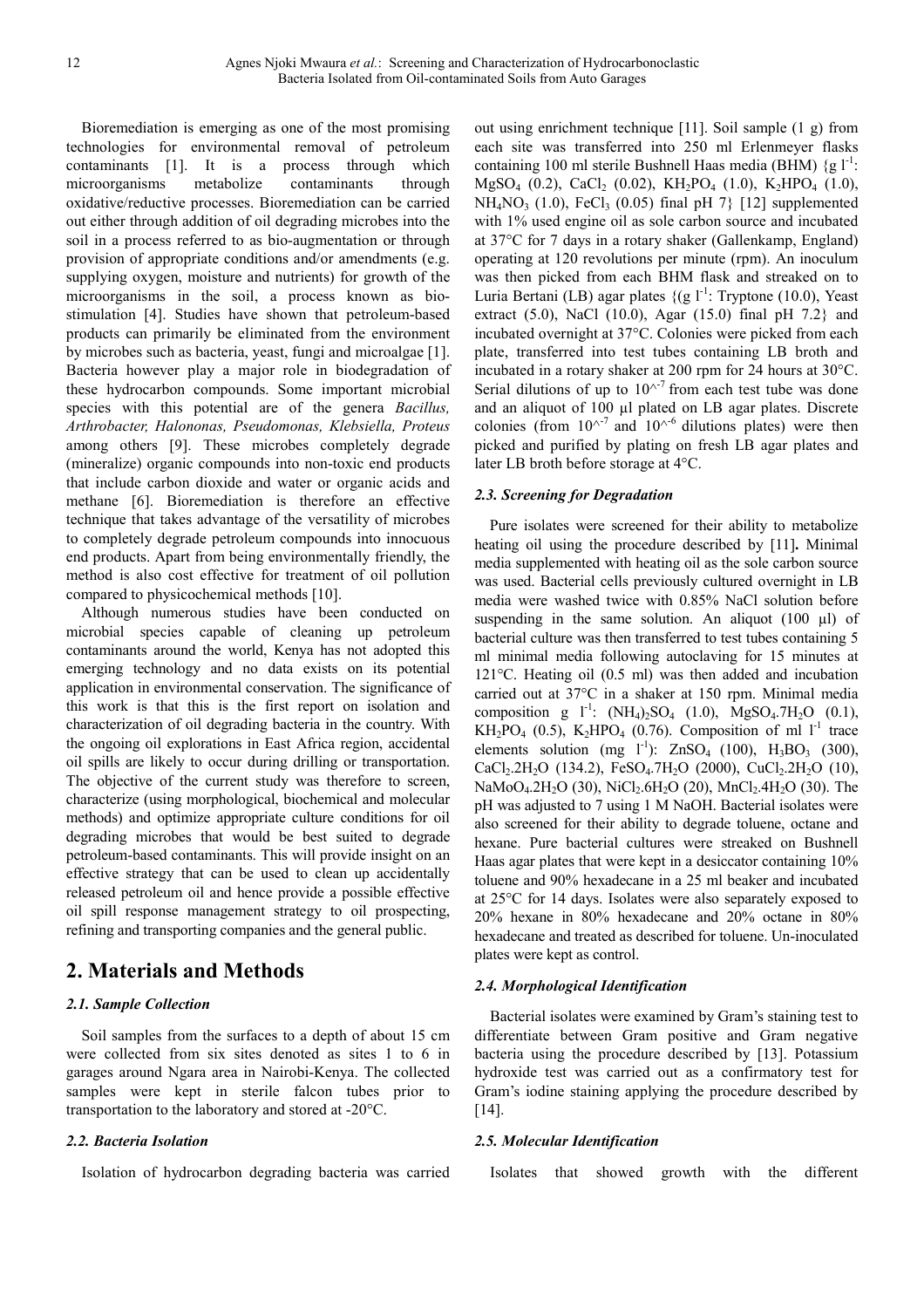hydrocarbons were selected for identification through PCR amplification of 16S rDNA. DNA extraction was carried out using phenol/chloroform/isoamylalcohol according to the procedure described by [15]. The quality of genomic DNA obtained was then analysed on  $1\%$  (w/v) agarose gel in  $1X$ TAE buffer.

An aliquot of genomic DNA extracted from each isolate was used as a template to amplify 16S rDNA gene. The gene was amplified using two universal primers (Eurofins genomics, Germany): 16S F27, forward 5'…AGA GTT TGA TCC TGG CTC AG…3' and R1492, reverse 5'…GGT TAC CTT GTT ACG ACT T …3' [16]. The PCR reaction was performed in PCR reaction tubes (25 µl) using 12.5 µl OneTaq® Quick-Load® 2X master mix with standard buffer (New England Biolabs, United States), nuclease free water (9.5  $\mu$ l), 10  $\mu$ M forward primer (0.5  $\mu$ l), 10  $\mu$ M reverse primer  $(0.5 \text{ µl})$  and genomic DNA template  $(2 \text{ µl})$ . Thermocycler (MJ research - PTC 200, USA) was used and the conditions for the PCR were as follows: An initial denaturation step at 95ºC for 3 min followed by 30 cycles of 95ºC for 30 sec, 52ºC for 45 sec and 68ºC for 45 sec and a final extension step at 68ºC for 5 min followed by holding at 4ºC. A positive control (*E. coli* 16S rDNA) and negative control (water) were included in gel electrophoresis of PCR products. The PCR amplicons were then purified using Qiaquick PCR purification kit (Qiagen, Valencia, USA) and sent to Eurofins Genomics Ebersberg Germany, for sequencing. Obtained sequences were analyzed and deposited in Genbank.

Obtained 16S rDNA sequences were compared with already known 16S rDNA sequences at National Center for Biotechnology Information (NCBI) database using BLAST (Basic Local Alignment Search Tool) algorithm. All the sequences were then aligned using CLUSTAL W algorithm in Geneoius 9.1.4 and Phylogenetic trees constructed based on the nucleotide sequences with the Bayesian phylogenetic method in MrBayes software. The trees were then visualized using Fig tree version 1.3.1 software.

#### *2.6. Biochemical Tests (Carbohydrate Fermentation, Starch Hydrolysis and Catalase Tests)*

Glucose, fructose, maltose, and sucrose fermentation tests were carried out using phenol red carbohydrate broth according to the method described by [17]. The procedure described by [18] was applied with some modification for starch hydrolysis test. In this test, pure bacterial colony from each isolate was streaked in a straight line on minimal media agar plate containing 2% soluble starch and incubated at 37°C for 48 hours. The catalase test was performed according to the procedure described by [19].

#### *2.7. Optimization of Growth Conditions for Diesel Oil Degrading Bacteria*

Optimization of growth conditions for three selected bacterial isolates was conducted using diesel oil according to the procedure described by [20] with some modifications.

#### *2.7.1. Effect of pH on Bacterial Growth During Biodegradation of Diesel Oil*

The effect of pH on growth of three bacterial strains was determined using 100 ml BHM supplemented with 1% diesel oil as the sole carbon source. Bacterial inoculums (100 µl) previously cultured overnight in LB media were inoculated in autoclaved BHM with pH values equating to 3, 5, 7, 9 and 11 following washing with 0.85% NaCl. The pH values were adjusted appropriately using 1 M NaOH and 1 M HCl. The test was conducted at 37°C for 7 days in a shaker with a speed of 150 rpm. Control tests containing no bacterial inoculum were also included. Bacterial growth was then monitored using spectrophotometer readings at 600 nm and net dry biomass  $(g\,l^{-1})$  determined simultaneously. An aliquot (5 ml) of culture media was pipetted into a pre-weighed centrifuge tube and spun at 16000 x g for 10min. This was then washed twice with distilled water and dried overnight at 90°C before reweighing and the difference in weight and the volume used considered to obtain dry biomass.

#### *2.7.2. Effect of Temperature on Bacterial Growth During Biodegradation of Diesel Oil*

The test was conducted using 1% substrate concentration at varying temperatures (25°C, 30°C, 37°C, 45°C and 55°C) alongside control tests. Bacterial growth was determined after culturing for 7 days using spectrophotometer readings at 600 nm and the dry biomass  $(g \t1<sup>-1</sup>)$  also determined simultaneously as described in section 2.7.1.

#### *2.7.3. Effect of Various Concentrations of Diesel Oil on Bacterial Growth During Biodegradation*

The influence of substrate concentration on growth of the three bacterial isolates was determined using sterile BHM at pH 7 supplemented with various concentration of diesel oil i.e., 0.5, 1, 3, and 5% at 37°C. Bacterial growth was determined after culturing for 7 days in a shaker at 150 rpm. Growth was determined using spectrophotometer readings at 600 nm and the dry biomass  $(g \t1<sup>-1</sup>)$  determined simultaneously as described in section 2.7.1.

#### *2.7.4. Effect of Nitrogen Source on Bacterial Growth During Diesel Oil Biodegradation*

The influence of nitrogen source on growth of the three bacterial isolates was determined using autoclaved nitrogen-limited minimal media (100 ml) supplemented with 1% diesel oil at pH 7 and 37°C. Ammonium nitrate (NH<sub>4</sub>NO<sub>3</sub>), yeast extract and tryptone  $[0.1\%$  (w/v)] were separately used as nitrogen sources. Bacterial growth was determined after culturing for 7 days in a shaker at 150 rpm using spectrophotometer readings at 600 nm and the dry biomass  $(g l^{-1})$  determined simultaneously as described in section 2.7.1.

#### *Statistical analysis*

All analyses were carried out in triplicate and the experimental data analyzed using one way Analysis of variance (ANOVA) using Statistical Package for Social Sciences (SPSS), version 19.0 [21,22]. Differences among mean values for treatments at P<0.05 were evaluated using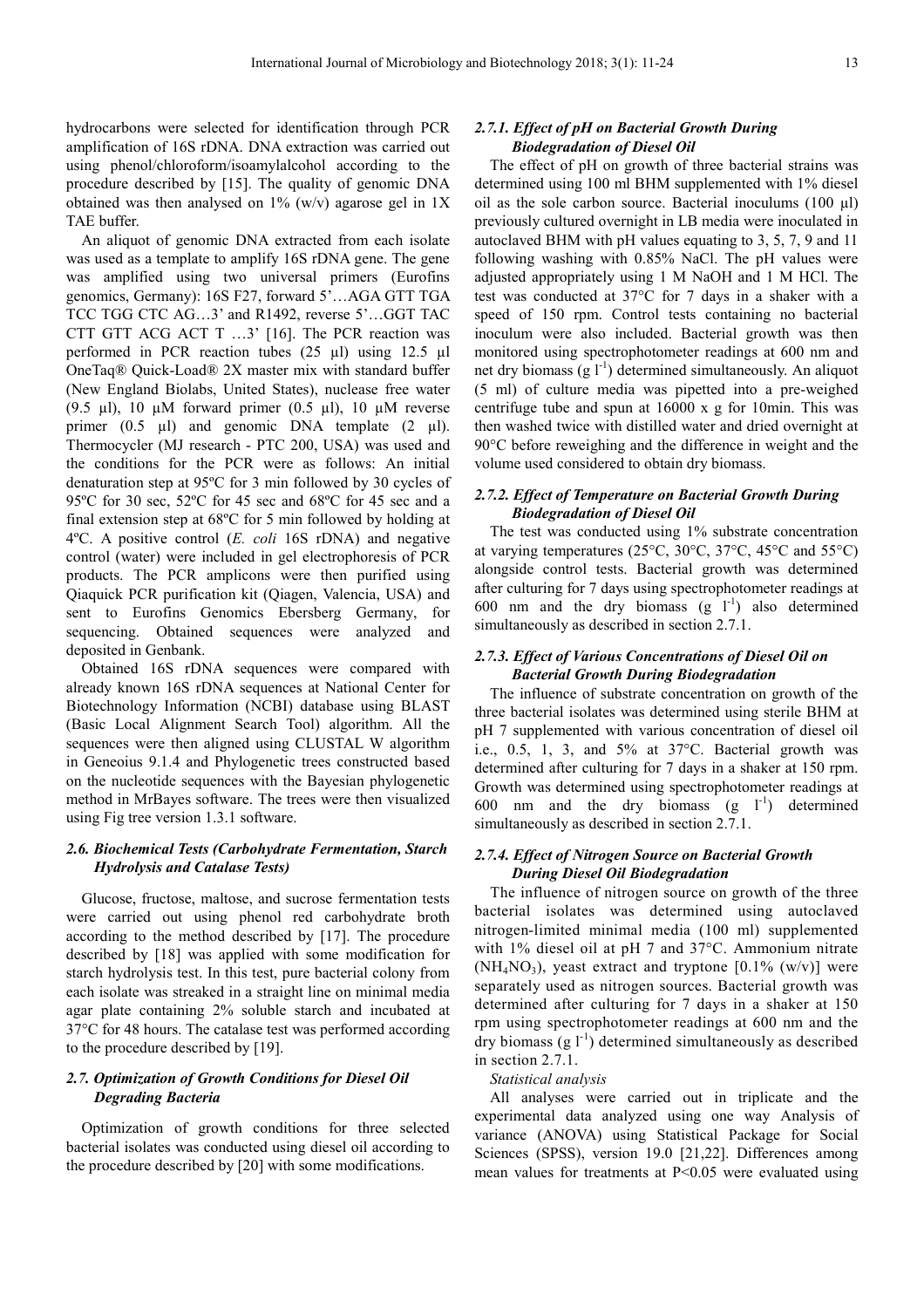Post hoc test (Tukey's test).

#### *2.8. Hydrocarbon analysis using GC-MS*

Diesel oil in BHM inoculated with isolates 1C, 2C, 3A and 4A2 were analyzed after 21 days of incubation. An aliquot (100 µl) of bacterial cells was transferred to a 250 ml volumetric flask containing 100 ml sterile BHM supplemented with 1% diesel oil. Un-inoculated BHM flask was kept as a control. After 21 days of incubation, the hydrocarbons were analyzed according to the procedure described by [23] with some modifications. Hydrocarbon extraction from 30 ml BHM was done using an equal volume of dichloromethane on a separating funnel. This was repeated twice to ensure complete recovery of the hydrocarbons. The dichloromethane phases were then combined and treated with anhydrous  $Na<sub>2</sub>SO<sub>4</sub>$  to remove emulsions and residual water. The resultant extracts were concentrated by evaporation under a stream of Nitrogen using a heidolph rotary evaporator (Goel Scientific, India). The residue obtained from each sample was then re-dissolved in dichloromethane. Hydrocarbon composition was analyzed by GC-MS using Shimadzu QP2010SE series GC-MS (Shimadzu, Japan) equipped with Zebron GC column (ZB-1MS) [30.0 m by 0.25 mm (inner diameter)] with a thickness of 0.50  $\mu$ m. Helium was used as the carrier gas and a temperature program consisting of an initial oven temperature of 55°C for 3 minutes increased to 245°C for 5 min at a rate of 4°C/min. An aliquot of 10 µl was used as the sample. The injector and detector temperatures were maintained at 250°C and 260°C respectively.

#### *2.9. Alkane hydroxylase Gene Amplification*

An aliquot  $(2 \mu l)$  of genomic DNA extracted from three selected isolates was used as a template to amplify alkB gene. The gene was amplified using two primers (Eurofins genomics, Germany): alk-3F (5'…TCG AGC ACA TCC GCG GCC ACC A…3') and alk-3R (5'…CCG TAG TGC TCG ACG TAG TT…3') [3]. The expected PCR poduct was 330 bp. The process was performed in PCR tubes (25 µl) by adding OneTaq® Quick-Load® 2X master mix with

standard buffer (12.5 µl), nuclease free water (9.5 µl), 10  $\mu$ M forward primer (0.5  $\mu$ l), 10  $\mu$ M reverse primer (0.5  $\mu$ l) and genomic DNA template (2  $\mu$ l). Thermocycler conditions for the PCR were as follows: An initial denaturation step at 94ºC for 2 min followed by 30 cycles of 94ºC for 1 min, 54ºC for 30 sec and 72ºC for 30 sec and a final primer extension step at 72ºC for 5 min and a final hold at 4ºC. PCR products obtained were electrophoresed alongside GeneRuler 1kb DNA ladder (ThermoFisher Scientific, USA) on a 1% agarose gel with 1X TAE buffer and visualized under a UV light transilluminator before purification using Qiaquick PCR purification kit and sent to Eurofins Genomics Ebersberg, Germany for sequencing. Phylogenetic analysis was then carried out as previously described for 16S rDNA in section 2.5.

# **3. Results**

#### *3.1. Bacteria Isolation*

Twenty bacterial isolates and a fungal isolate were obtained following isolation and purification. These were denoted as 1C, 2C, 3C, 4C, 5C, 5CB, 6C, 1B, 2B, 3B, 4B, 5B, 6B, 1A, 2A, 3A, 4A, 4A2, 5A, 6A and 3AF (fungi) based on the sampling locations. Six sites  $(1 - 6)$  were sampled at three different soil depths {surface (1 cm), sub-surface 1(5 cm) and sub-surface 2 (15 cm) denoted as C, B & A respectively}.

#### *3.2. Screening for Biodegradation Potential*

Following isolation, selection of efficient hydrocarbon degraders based on the ability to grow in minimal media supplemented with heating oil was done. All the isolates grew. Isolates 4A2, 3A, 5A, 6A, 1B, 1C, 2C, 5C and 6C showed steady increase in cell density compared to the rest of the isolates and were therefore selected for further studies (Figure 1). Screening for degradation of single hydrocarbons was carried out by exposing isolates cultured in BHA plates to toluene, hexane and octane vapors and the results are shown in Table 1.



*Figure 1. Time course of growth for bacterial isolates cultured in minimal media supplemented with 1% heating oil for 7 days.*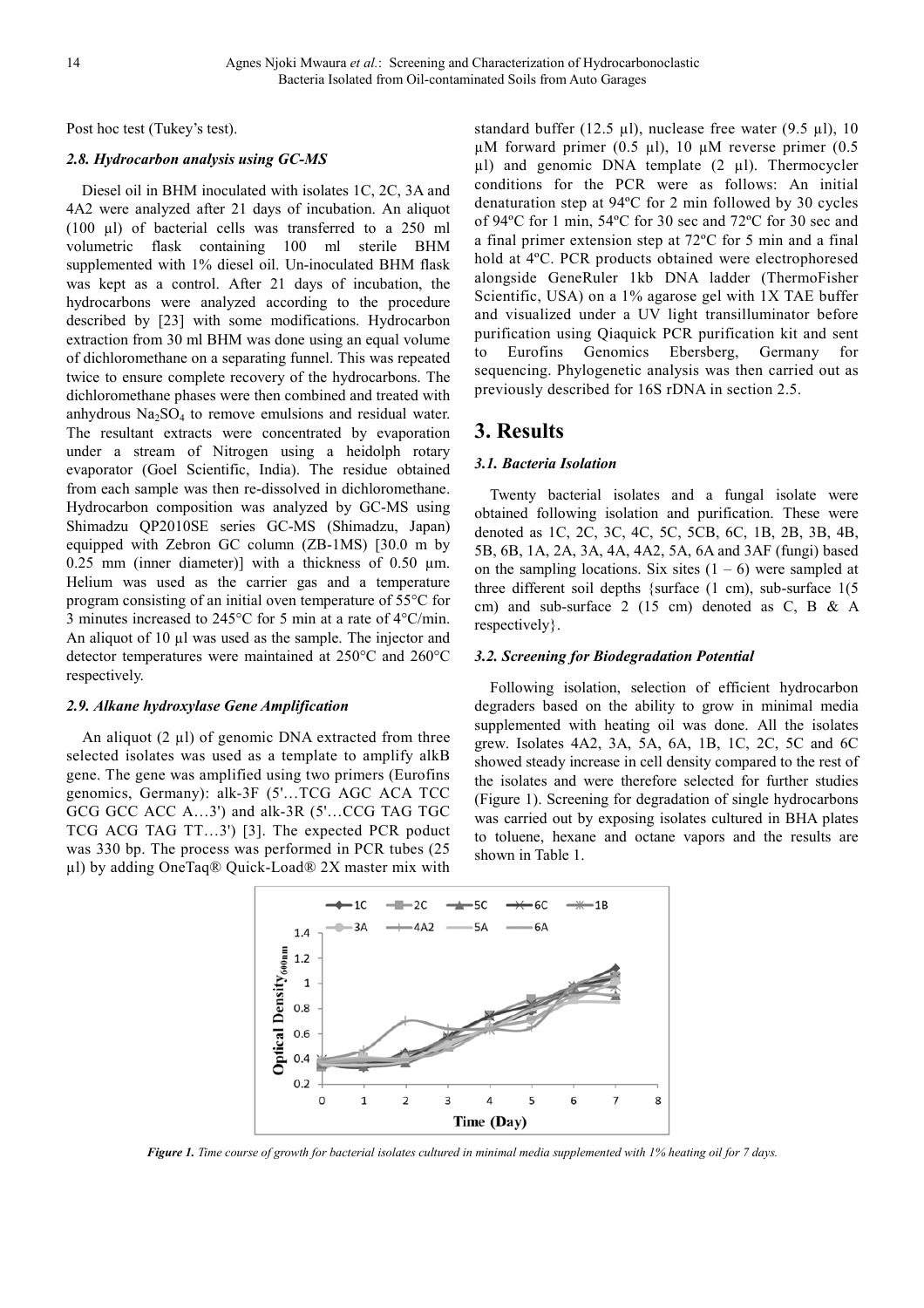| Isolate        | $10\%$ Toluene + 90% Hexadecane | $20\%$ Hexane + 80% Hexadecane | $20\%$ Octane + 80% Hexadecane |
|----------------|---------------------------------|--------------------------------|--------------------------------|
| 1 <sup>C</sup> |                                 |                                |                                |
| 2C             |                                 |                                | $\overline{\phantom{0}}$       |
| 5C             | -                               | -                              | $\overline{\phantom{0}}$       |
| 6C             |                                 |                                | -                              |
| 1B             |                                 | -                              | $\overline{\phantom{0}}$       |
| 3A             |                                 | $^+$                           |                                |
| 4A2            |                                 |                                |                                |
| 5A             | $\overline{\phantom{a}}$        | -                              |                                |
| 6A             |                                 |                                |                                |

*Table 1. Growth of isolates cultured in BHA plates exposed to toluene, hexane and octane hydrocarbons after 14 days of incubation at 25°C.* 

+ denotes growth, - denotes no growth

#### *3.3. Morphological and Molecular Identification of Isolates*

Table 2 shows Gram's stain and KOH test results of some of the selected isolates. Variation in morphological characteristics of the colonies suggests that the selected isolates were different from each other. Figure 2 shows a gel photograph of 16S rDNA PCR amplicons ( $\approx$  1500 bp DNA fragments) of the nine selected bacterial isolates. A phylogenetic tree based on the BLAST search was constructed and the topological robustness of the tree evaluated using percentages of posterior probabilities as shown in Figure 3.

*Table 2. Morphological characteristics of selected oil degrading bacteria cultured on LB agar plates.* 

|                | <b>Colony Characteristics</b> |                          |          | Gram's staining and KOH tests |                 |                |
|----------------|-------------------------------|--------------------------|----------|-------------------------------|-----------------|----------------|
| Isolate        | <b>Colony forms</b>           | <b>Color of colonies</b> | Margin   | Gram's iodine staining        | <b>KOH</b> Test | Shape of cells |
| 1 <sup>C</sup> | Irregular                     | Pale brown               | Undulate | $\overline{\phantom{a}}$      | $^{+}$          | Rods           |
| 2C             | Circular                      | Cream white              | Entire   | $\overline{\phantom{a}}$      | $^{+}$          | Rods           |
| 5C             | Irregular                     | Cream yellow             | Lobate   | $\overline{\phantom{a}}$      | $^{+}$          | Cocci          |
| 6C             | Circular                      | White                    | Curled   | $\overline{\phantom{a}}$      | $^{+}$          | Cocci          |
| 1B             | Irregular                     | Cream white              | Undulate | $\sim$                        | $^{+}$          | Cocci          |
| 3A             | Circular                      | Cream white              | Undulate | $\sim$                        | $^{+}$          | Cocci          |
| 4A2            | Irregular                     | Yellow                   | Lobate   | $\sim$                        | $^{+}$          | Cocci          |
| 5A             | Irregular                     | Cream                    | Undulate | $\overline{\phantom{a}}$      | $^{+}$          | Cocci          |
| 6A             | Irregular                     | Cream                    | Curled   | $\overline{\phantom{a}}$      | $^{+}$          | Cocci          |

+ denotes positive test, - denotes negative test



*Figure 2. Gel photograph of 16S rDNA PCR amplicons for isolates 2C, 1C, 5C, 6C, 1B, 3A, 4A2, 5A and 6A. M is the molecular marker (GeneRuler 1 kb plus, ThermoFisher Scientific, USA), NC is the negative control while PC is the positive control (E. coli).*

The nine bacterial isolates clustered with members of the following genera; *Pseudomonas, Acinetobacter, Ochrobactrum, Salmonella, Enterobacter and Klebsiella.*  Closest relatives to these isolates together with their

percentage identity as obtained from the BLAST search at the NCBI database is as shown in Table 3. The sequences were deposited in NCBI Genbank and awarded accession numbers as indicated in the table.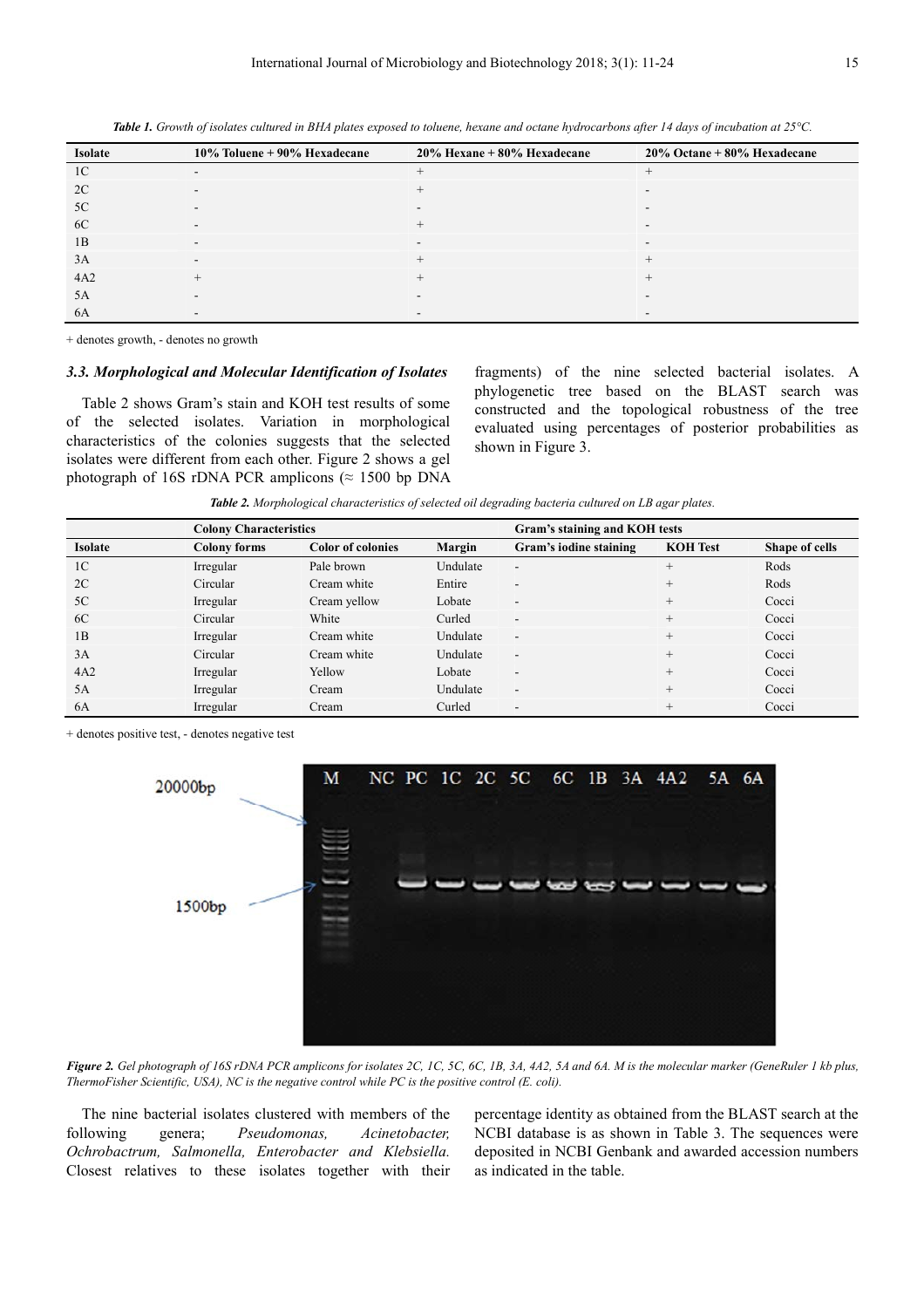

*Figure 3. Phylogenetic tree based on 16S rDNA gene sequences. The tree was constructed using comparable 16S rDNA gene sequences of isolates from the current study and those retrieved from the NCBI database. The numbers at the node indicate bootstrap values as percentages obtained with 1000 resampling analyses. Branch length unit is the number of substitutions per nucleotide position. Isolates from the current study are shown in red. The tree is rooted using 16S rDNA sequence from Rhodococcus equi (shown in blue).* 

| Isolate        | Closest hit             | Phylum: Proteobacteria | <b>Accession number</b> | Identity $(\% )$ |
|----------------|-------------------------|------------------------|-------------------------|------------------|
| 1 <sup>C</sup> | Pseudomonas aeruginosa  | Gammaproteobacteria    | KX036860                | 99               |
| 2C             | Klebsiella variicola    | Gammaproteobacteria    | KX036863                | 99               |
| 5C             | Enterobacter cloacae    | Gammaproteobacteria    | KX036856                | 99               |
| 6C             | Klebsiella pneumoniae   | Gammaproteobacteria    | KX036858                | 99               |
| 1 <sub>B</sub> | Enterobacter cloacae    | Gammaproteobacteria    | KX036855                | 99               |
| 3A             | Acinetobacter baumannii | Gammaproteobacteria    | KX036861                | 99               |
| 4A2            | Ochrobactrum anthropi   | Alphaproteobacteria    | KX036859                | 99               |
| 5A             | Enterobacter cloacae    | Gammaproteobacteria    | KX036862                | 99               |
| 6A             | Salmonella enterica     | Gammaproteobacteria    | KX036857                | 99               |

#### *3.4. Biochemical Characterization*

A summary of the carbohydrate fermentation, catalase, and starch hydrolysis tests is given in Table 4 below.

*Table 4. Biochemical characteristics of the nine selected bacterial isolates.* 

| <b>Isolate</b> | <b>Carbohydrate fermentation test</b> |          |                |                |                       |                      |                    |
|----------------|---------------------------------------|----------|----------------|----------------|-----------------------|----------------------|--------------------|
|                | Glucose                               | Fructose | <b>Maltose</b> | <b>Sucrose</b> | <b>Gas production</b> | <b>Catalase test</b> | <b>Starch test</b> |
| 1 <sup>C</sup> | -                                     | -        |                | -              |                       |                      |                    |
| 2C             |                                       |          |                |                |                       |                      |                    |
| 5C             |                                       |          |                |                |                       |                      |                    |
| 6C             |                                       |          |                |                |                       |                      |                    |
| 1B             |                                       |          |                |                |                       |                      |                    |
| 3A             |                                       |          |                |                |                       |                      |                    |
| 4A2            | -                                     |          |                |                |                       |                      |                    |
| 5Α             |                                       |          |                |                |                       |                      |                    |
| 6A             |                                       |          |                |                |                       |                      |                    |

+ denotes positive test, - denotes negative test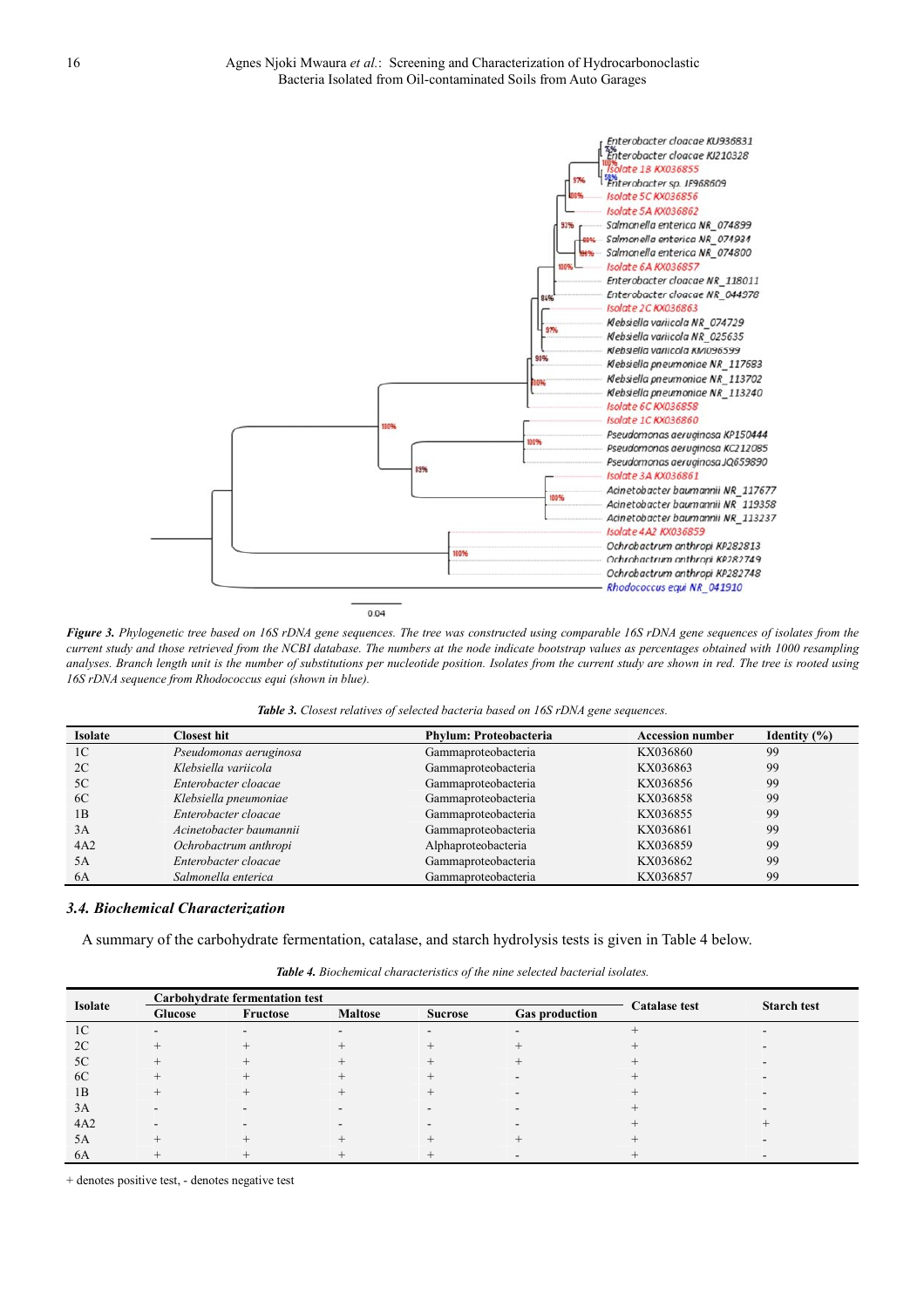#### *3.5. Optimization of Growth Conditions for Diesel Oil Degrading Bacteria*

There was significant difference in diesel oil degradation depicted by microbial growth at the different pH values (p<0.05). Post hoc test was carried out using Tukey's test at a significance level of 0.05. The optimum pH for microbial growth was 7 (Figure 4). At this pH, maximum biomass obtained was 0.594 g  $l^{-1}$ , 0.742 g  $l^{-1}$  and 0.609 g  $l^{-1}$  for isolate 3A, 1C and 2C respectively. Below and above pH 7, growth of the three isolates was reduced. Isolate 3A however, showed slight tolerance to alkaline pH compared to isolate 2C during the growth period.



**Figure 4.** Effect of pH on growth of the three selected isolates. Bacterial growth expressed in biomass (g  $l^{\dagger}$ ) after 7 days of incubation using BHM *supplemented with 1% diesel oil. Error bars have been displayed using standard error of the mean. Microbial growth was optimal at pH 7.*

To determine the influence of temperature on diesel oil degradation by the three selected isolates, growth was carried out at temperatures ranging from 25°C to 55°C and at the predetermined optimum pH (Figure 5). There was a significant variation in microbial growth at 25°C, 37°C and  $55^{\circ}$ C (p<0.05). However, there was no significant difference in growth at 25 $\degree$ C and 45 $\degree$ C (P = 0.153) and at 30 $\degree$ C and  $37^{\circ}$ C (P = 0.515). From these results, it is evident that a temperature range of between 30°C and 37°C is suitable for growth of the three selected bacterial isolates (1C, 2C and 3A). Maximum biomass was obtained at 37°C.



*Figure 5. Effect of temperature on diesel oil degradation expressed in biomass (g I<sup>-1</sup>) after 7 days of incubation at pH 7. Error bars have been displayed using the standard error of the mean. Optimum temperature for diesel oil biodegradation indicated by microbial growth was recorded at 37°C for all the three isolates.*

Microbial growth decreased with increase in diesel oil concentration as shown in Figure 6. There was a significant difference in bacterial growth at diesel oil concentrations of 0.5%, 1%, 3% and 5% ( $P = 0.000$ ). Notably, maximum biomass at 0.5% diesel oil concentration was obtained earlier

(on the  $4<sup>th</sup>$  day) during the culturing period compared to the rest of the increased diesel oil concentrations for all the three isolates. At 0.5% diesel oil concentration, maximum biomass obtained for isolate 3A, 1C and 2C were 0.757 g/L, 0.885 g/L and 0.7843 g/L respectively.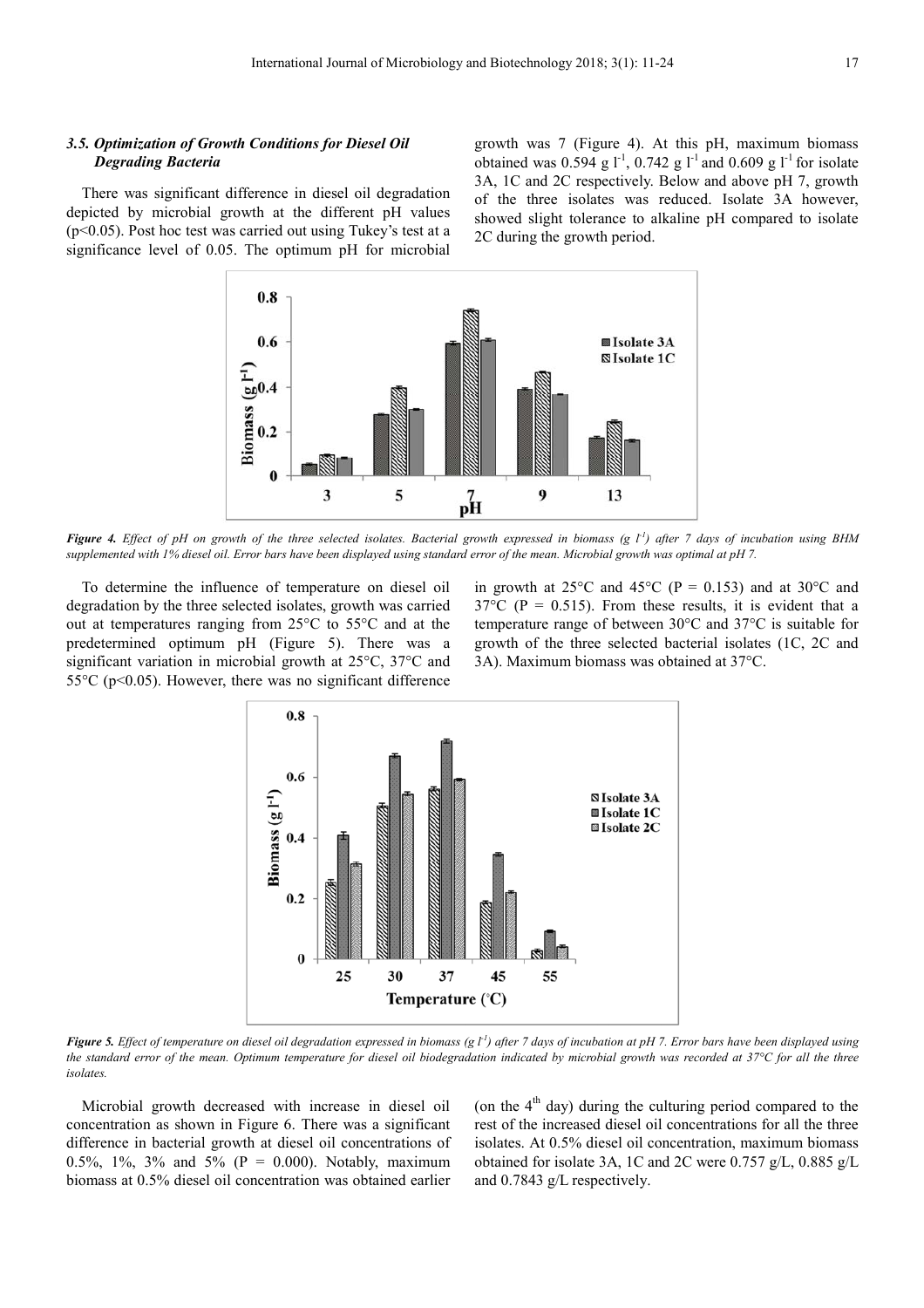

**Figure 6.** *Effect of substrate concentration (diesel oil) on microbial growth in biomass (g l<sup>1</sup>) after 7 days of incubation at 37°C. Error bars have been displayed using standard error of the mean. Optimum growth was recorded at diesel oil concentration of 0.5%.*

The effect of nitrogen source on diesel oil degradation by isolates 1C, 2C and 3A is presented in Figure 7. Ammonium nitrate, yeast extract and tryptone were separately used as nitrogen sources at the predetermined optimal pH and temperature. Significant variation in microbial growth was observed for the three nitrogen sources  $(p<0.05)$ . From these results, microbial growth was highest in presence of yeast extract. With yeast extract, maximum biomass obtained was 1.344 g/L, 1.163 g/L and 0.972g/L for isolate 3A, 1C and 2C respectively.



*Figure 7. Effect of nitrogen source on microbial growth during diesel oil degradation. Growth expressed in terms of biomass (g l-1) after 7 days of incubation at pH 7 and at 37°C. Error bars have been displayed using standard error of the mean. For all the three isolates, microbial growth was highest using yeast extract as the nitrogen source followed by tryptone and ammonium nitrate respectively.*

#### *3.6. Analysis of Diesel oil Degradation by Gas Chromatography-Mass Spectrometry (GC-MS)*

The data obtained shows that the isolates were capable of readily mineralizing most of the hydrocarbons present in diesel oil. This is indicated by decrease in size of hydrocarbon peaks (low relative abundance) at certain retention times (Figure 8). Comparison of chromatogram profiles of the control and the different isolates indicate that most of the branched chain and cyclic alkanes as well as aromatic hydrocarbons were completely degraded as is indicated by absent peaks. In contrast, peaks for linear alkanes were still present though at reduced amplitudes. New peaks indicating formation of metabolic intermediates were also observed. Mono-aromatics (such as Benzene, 1,2,3 trimethyl- and 5-Ethyl-m-xylene) and polycyclic aromatic hydrocarbons (such as Naphthalene, 2-ethyldecahydro- and Naphthalene, 1,2,3,4-tetrahydro-2,5,8-trimethyl-) were completely degraded by all the four isolates. Most branched chain alkanes (such as Decane, 2-methyl- and Eicosane, 2,4 dimethyl-) were also completely depleted. With the exception of Cyclohexane, (4-methylpentyl)-, the isolates were also able to completely degrade cycloalkanes present in diesel oil. Conversely, almost all linear alkanes were still present at the end of the incubation period though at reduced levels. Isoprenoid hydrocarbons, phytane (hexadecane, 2,6,10,14 tetramethyl) and pristine (pentadecane, 2,6,10,14 tetramethyl) were also not completely depleted.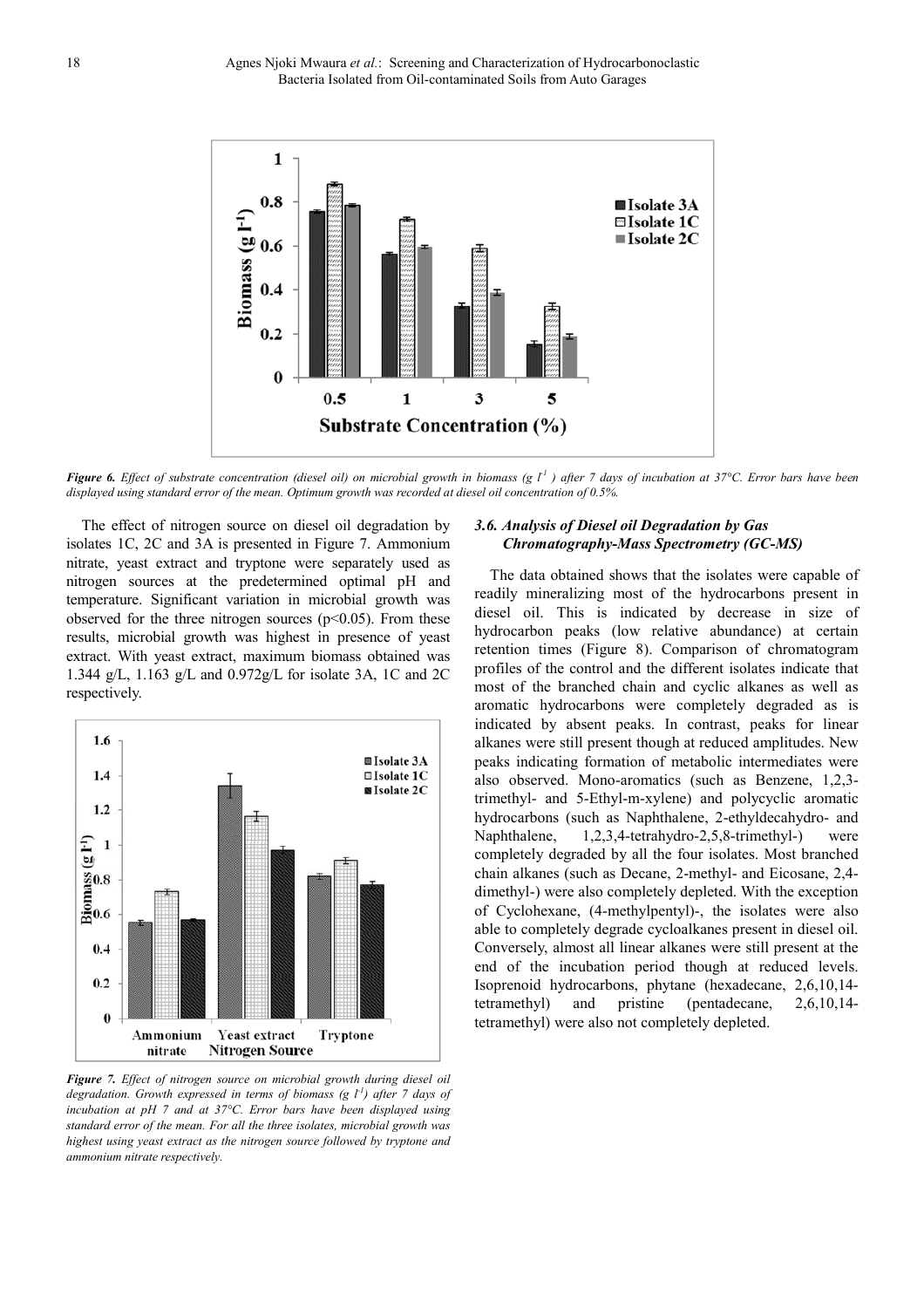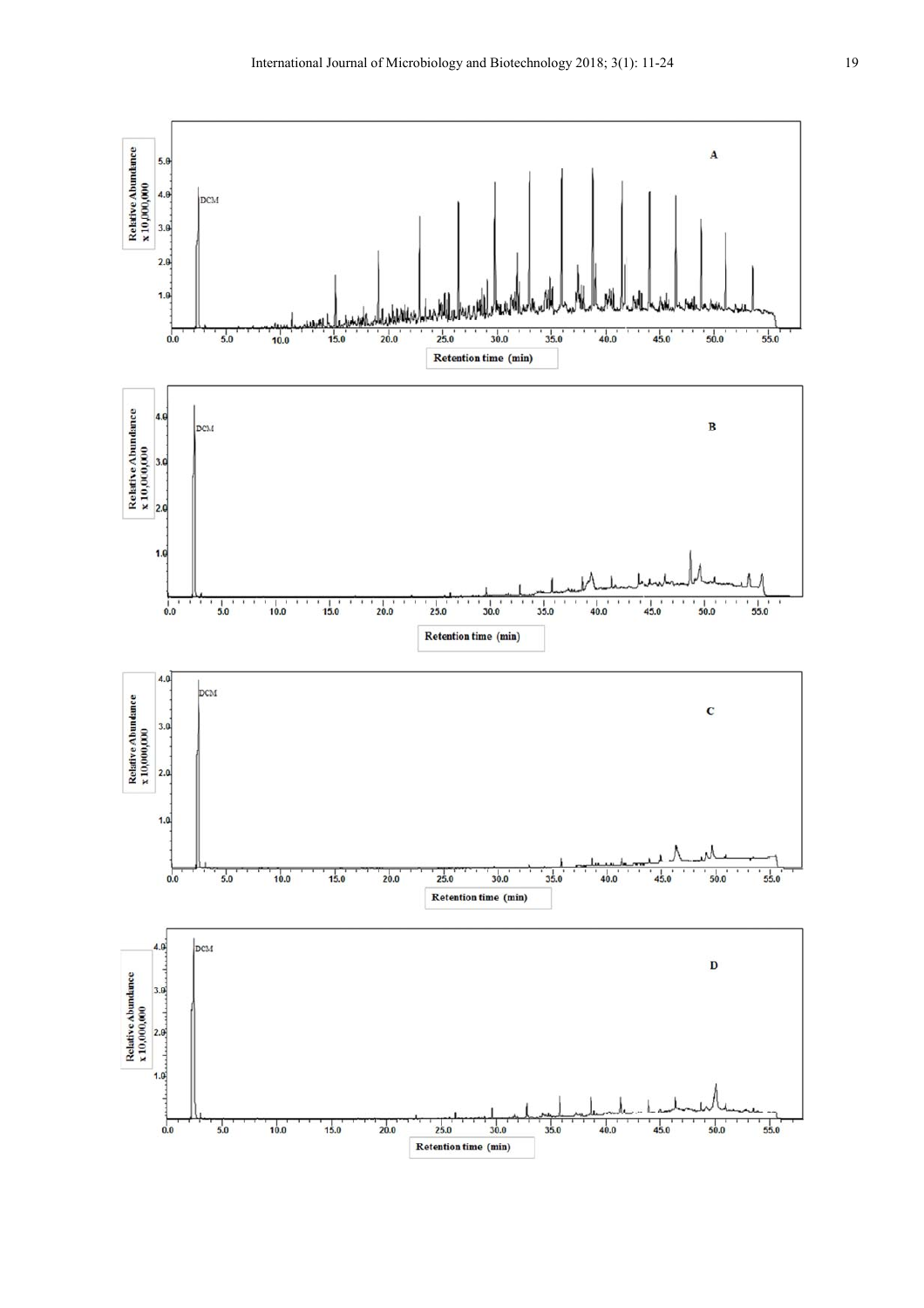

*Figure 8. GC-MS profiles of diesel oil extracted from BHM after 21 days of incubation at pH 7 and 37° C with and without inoculation. (A) Control (uninoculated); (B) Isolate 1C; (C) Isolate 2C; (D) Isolate 3A and (E) Isolate 4A2. Hydrocarbon and metabolite peaks were identified through comparison of*  retention times with mass spectrophotometer database using Autochro-3000 software. Diesel oil extraction was performed twice using dichloromethane *(DCM) as the solvent.* 

#### *3.7. AlkB Gene PCR Amplification*

AlkB (Alkane hydroxylase) gene from genomic DNA of isolate 1C was amplified and sequenced. A PCR amplicon of 313 bp was obtained. PCR amplification of the gene was however unsuccessful for isolates 2C and 3A. Obtained sequences were compared with already known alkB gene sequences at the NCBI database using BLAST algorithm.

The sequence was deposited at the NCBI database under the accession number, KX036864. A phylogenetic tree was constructed using sequences from BLAST search and the isolate's alkB sequence. The topological robustness of the tree was evaluated using percentages of posterior probabilities. Figure 9 shows the phylogenetic tree for alkB gene sequences constructed using MrBayes software.



*Figure 9. Phylogenetic relationship of isolate 1C alkB gene (shown in red) with alkB gene of 14 closely related bacterial strains from NCBI database. The tree*  is rooted at mid-point. The numbers at the node show bootstrap values as percentages obtained with 1000 resampling analyses. Branch length unit (0.04) *represents the number of substitutions per nucleotide site.*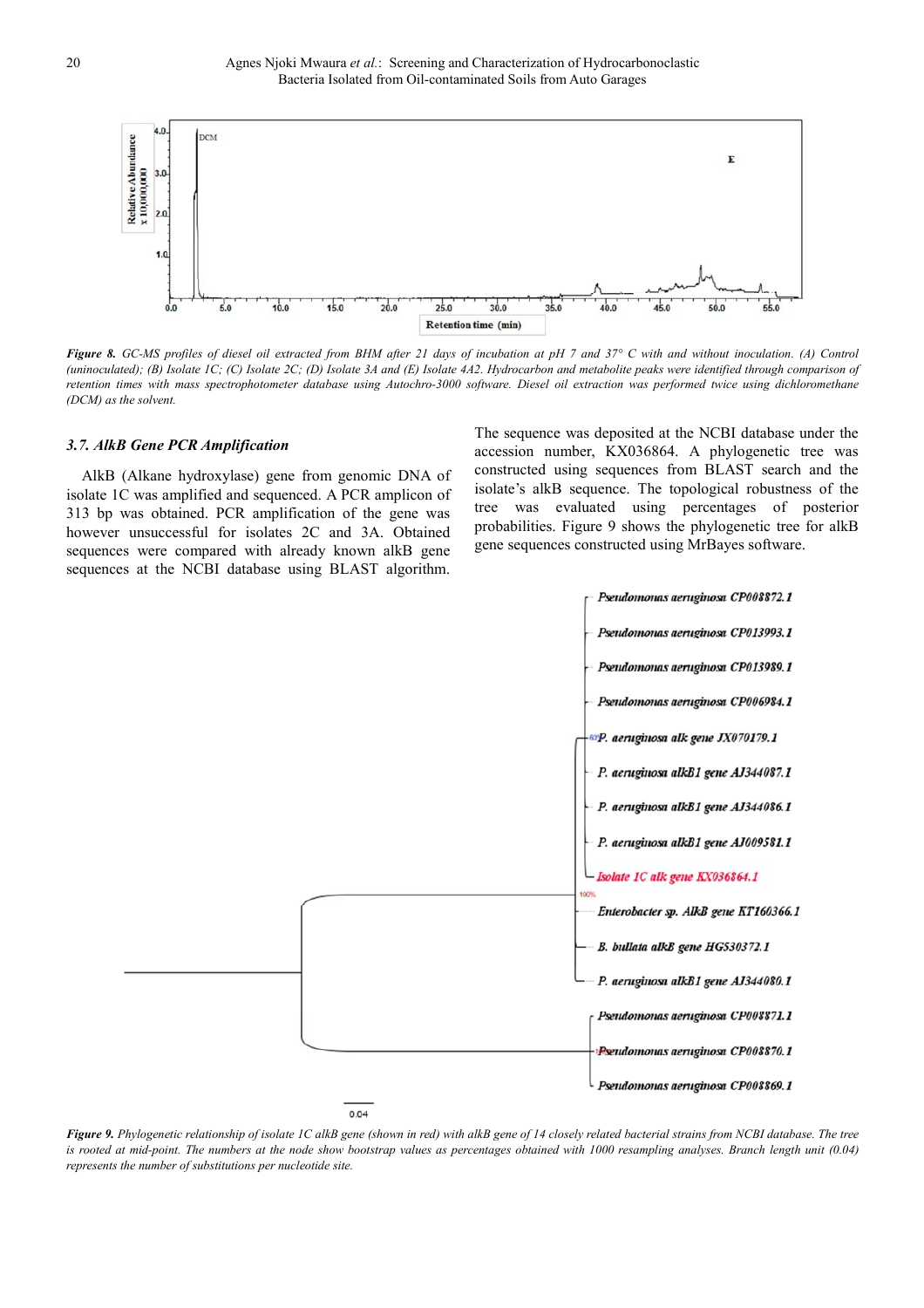# **4. Discussion**

Increased oil explorations in the East African region and the anticipated oil spillages that do occur during routine operations and transportation have raised concerns of environment pollution [24]. In the present study, hydrocarbon degraders were isolated from auto garage contaminated soils from Ngara region in Nairobi-Kenya. A total of 20 bacterial and 1 fungal isolates were obtained from the oilcontaminated soils sampled. Nine isolates were selected for further studies and these exhibited variable morphological characteristics as shown in Table 2.

#### *4.1. Screening for Hydrocarbon Degradation*

During culturing in heating oil, isolates 3A, 5A, 6A, 1B, 1C, 2C, 5C, 6C and 4A2 demonstrated high growth as indicated by increase in optical density readings at 600 nm. Post hoc analysis (Tukey) showed that there was no significant difference in microbial growth of all isolates up to day 2 ( $p > 0.05$ ) as evidenced in the growth curves (Figure 1). This was probably due to unavailability of enzymes (before induction) involved in mineralization of the complex hydrocarbons and/or minimal production of secondary metabolites important for microbial growth [3]. Significant growth (p<0.05) was later noted on subsequent days after which growth remained fairly constant after the  $7<sup>th</sup>$  day. This stationary phase may be attributed to the need by the cell to adapt continuously to more complex hydrocarbons, depletion of degradable substrates or accumulation of waste products. For isolate 4A2, the curve indicated a diauxic growth. For this isolate, the first stage of growth was observed between the first and second day of incubation in which simple hydrocarbons such as n-alkanes and some alkylic chains are possibly degraded. A stationary phase was then observed between the 3rd and 5th day and later a second exponential phase noted after the 5th day. More complex hydrocarbon molecules such as mono and poly aromatics are thought to be degraded during this phase. The ability of the bacterial isolates to utilize single hydrocarbons (hexane, octane and toluene) as carbon sources was evaluated. Results (Table 1) showed that isolate 4A2 was able to utilize all the three hydrocarbons. Bacterial strains 1C, 2C, 6C, 3A and 4A2 on the other hand were able to utilize hexane while only 1C, 3A and 4A2 could grow on octane. Only isolate 4A2 could grow on plates exposed to toluene indicating its ability to withstand toluene toxicity. Toluene is an aromatic hydrocarbon of the BTEX compounds (Benzine, Toluene, Ethylbenzene & Xylene), which are classified as priority pollutants.

#### *4.2. Microbial Identification and Characterization*

Gram staining and potassium hydroxide tests revealed that majority of the isolates in this study were gram negative cocci-shaped with a few gram-negative rods (Table 2), a finding that is in agreement with other studies. Dominance of Gram negative bacteria in oil contaminated sites has been

attributed to their lipopolysaccharide membrane which can play the role of a biosurfactant accelerating the biodegradation process [25]. PCR amplification of 16S rDNA gene (Figure 2) as well as sequencing revealed that the nine isolates belong to six different genera. From the tree topology (Figure 3), isolates 1B, 5A and 5C clustered with members of the genus *Enterobacter* while 2C and 6C clustered with members of the genus *Klebsiella.* Isolate 1C was found to be a member of the genus *Pseudomonas* while 3A, 4A2 and 6A clustered with members of the genus *Acinetobacter, Ochrobactrum and Salmonella* respectively. All these strains fall under the phylum proteobacteria with *Ochrobactrum*  being an alpha proteobacteria while the rest are gamma proteobacteria (Table 3) as depicted also by clustering in the phylogenetic tree. Bacterial strains of subphyla α-, β- and γ proteobacteria are well established in their ability to degrade a wide variety of hydrocarbons [16,25].

As expected, all the isolates in this study were found to possess catalase enzyme activity since they were isolated from oxygenated environment (soil) where they are required to neutralize toxic oxygen compounds (Table 4). This implies that the isolates are either aerobic or facultatively anaerobic [26]. Some of the isolates were capable of fermenting the different carbohydrates tested while some were found to be non-fermenters. Carbohydrate fermenting microbes are essential in the oil industry as some have been reported to produce biosurfactants which find applications in biodegradation of petroleum wastes as well as in oil recovery.

#### *4.3. Selected Hydrocarbon Degraders*

Isolate 1C, identified as *Pseudomonas aeruginosa* was capable of utilizing heating oil, hexane, octane as well as diesel oil as the sole carbon source. Members of the genus *Pseudomonas* have been identified as the most predominant group in metabolism of hydrocarbons [27]. Ability of *Pseudomonas* to efficiently take up alkanes has been linked to production of rhamnolipid biosurfactants as was demonstrated by [27] using *P. aeruginosa* DSVP20. This class of bacteria possesses a broad array of physiological and metabolic properties as well as a complex enzymatic system that enable them to utilize a wide range of aliphatic and aromatic compounds as their sole carbon source [4,27]. The metabolic versatility of *Pseudomonas* has been linked to presence of degradative plasmids such as OCT (octane), ALK (alkanes), TOL (toluene) XYL (xylene) and NAH (naphthalene) [28].

Two of the isolates (2C and 6C) that demonstrated excellent growth when cultured in heating oil belonged to the genus *Klebsiella*. The two were also capable of utilizing hexane vapour as well as diesel oil as the sole carbon source. *Klebsiella* species are well established in degradation of petroleum compounds. Among 45 hydrocarbon degrading isolates obtained from estuary sediments, [29] reported that bacteria of the genus *Klebsiella* were the most frequently encountered (46.7%) with some of them recording over 90%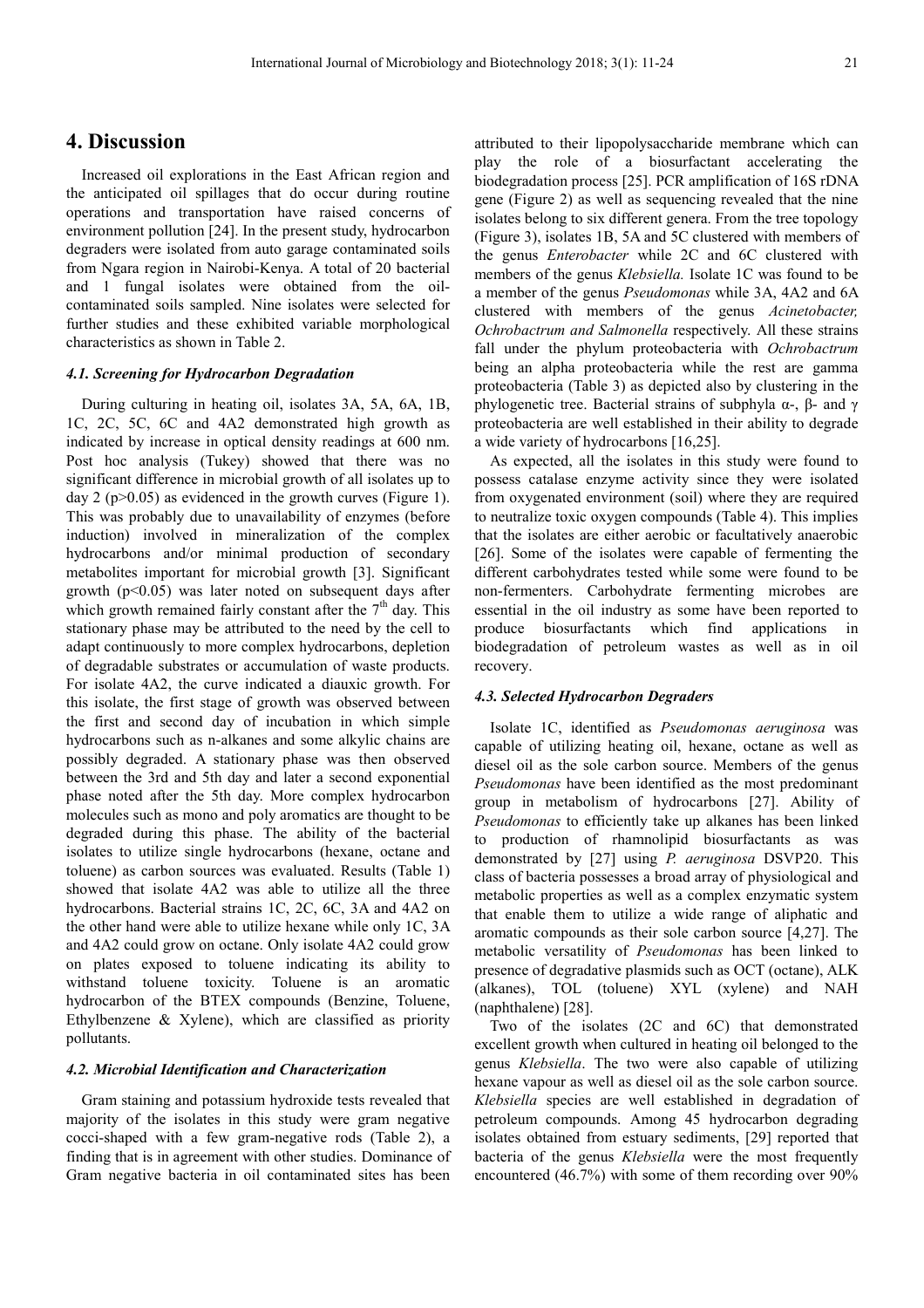degradation of toluene, xylene, nonane and naphthalene.

In the current study, isolate 3A, identified as *Acinetobacter baumannii* was found to utilize heating oil, diesel oil, as well as hexane and octane vapors as the sole carbon source. In a study conducted by [25], *Acinetobacte*r species was found to be the most abundant group. Efficiency of *Acinetobacter sp.* in utilization of hydrocarbons could be attributed to their ability to produce biosurfactants as was observed in a study conducted by [30]. In this study, A. radioresistens KA53 was reported to produce alasan which is a high-molecular-weight bioemulsifier complex observed to accelerate mineralization of recalcitrant polycyclic aromatic hydrocarbons (PAHs) [30].

#### *4.4. Determination of Optimum Conditions for Growth Using Diesel Oil*

In the present study, an optimum pH of 7 was observed for all the three selected isolates. Isolate 1C however, displayed higher biomass production (0.742 g  $l^{-1}$ ) compared to the other two isolates (Figure 4). A number of studies have also indicated optimal growth at or near pH 7 [20,31,32]. Maintenance of an optimal pH condition is very vital as variation in pH of the culture media caused by accumulation of metabolic waste products affects microbial growth [32]. Notably, Isolate 3A was slightly tolerant to alkaline pH compared to isolate 2C. This could be linked to soil pH where the isolate was sampled. Isolate 2C was isolated from the surface compared to isolate 3A from the sub surface 2, much deeper than the former. It has been reported that for oil contaminated soils, as soil depth increases, the pH value also increases [31].

The three bacterial strains were observed to grow well at  $30^{\circ}$ C and  $37^{\circ}$ C (p<0.05). At  $37^{\circ}$ C however, a higher microbial biomass was noted for all the three strains with isolate 1C again recording the highest biomass  $(0.718 \text{ g} \text{1}^{-1})$ indicating greater diesel oil utilization (Figure 5). Above 37°C, growth was reduced. Though the optimum temperature was found to be 37°C*, P. aeruginosa* AT18 strain was found to efficiently assimilate n-alkanes, naphthalene, toluene and crude oil at 41°C in a study conducted by [28].

In the current study, optimization of diesel oil concentration revealed that 0.5% substrate concentration provided excellent growth for the three isolates (Figure 6). A suitable range of diesel oil concentration was observed between 0.5 - 1% although isolate 1C was able to tolerate up to 3% diesel oil concentration. This is similar to a study conducted by [32] in which *Pseudomonas* and *Bacillus*  species were observed to tolerate increased diesel oil concentration. Thus an optimum range of substrate concentration is very vital since biodegradation is not easily stimulated below the oil concentration range while above the range, growth inhibition may occur due to oxygen limitations as well as solvent toxic effect.

Significant difference in microbial growth was observed for the three nitrogen sources with the addition of yeast extract giving the highest growth among the three isolates (Figure 7). This is in agreement with a study performed by [31] in which *Pseudomonas aeruginosa*, *Pseudomonas putida, Aeromonas hydrophila* and *Acinetobacter lwoffii* were observed to grow optimally using yeast extract and tryptone as the nitrogen source. Although yeast extract was observed to provide excellent microbial growth as a nitrogen source in the present study, growth was also observed for ammonium nitrate as nitrate possess high oxidation potential for elimination of hydrocarbon contaminants which normally exist in a reduced state [12].

#### *4.5. GC-MS Analysis of Diesel Oil Degradation*

Compared to straight chain alkanes, most branched-chain and cyclic alkanes were totally degraded as indicated by the GC-MS analyses in Figure 8. This is contrary to some studies which have reported slower degradation of branched chain alkanes compared to linear alkanes. Higher preference for straight chain alkanes compared to branched chain alkanes for instance was reported by [33]. In the present study however, most linear alkanes were still present at the end of the incubation period possibly due to their high concentration in diesel oil. Comparison of GC-MS profiles of control media with that inoculated with different isolates also revealed complete microbial degradation of aromatic hydrocarbons in spite of their persistent and recalcitrant nature. PAHs show greater resistance to degradation and are classified as persistent organic pollutants (POPs) [34]. Additionally, the ability of the isolates to reduce acyclic isoprenoid hydrocarbons, phytane and pristine normally used as internal biomarkers in environmental hydrocarbon analyses, suggest that the microbes possess multiple degradative genes which facilitate a diverse catabolic ability. Similar to the present study, numerous studies have also reported that phytane and pristine degradation remains slow until most alkanes are removed mainly due to their persistent nature [35,36].

#### *4.6. AlkB Gene PCR Amplification*

Alkane hydroxylase gene of isolate 1C was successfully amplified and sequenced indicating the isolate's potential catabolic capability in degrading alkane fraction of petroleum oil. Isolate 2C did not give the expected PCR product size probably due to nonspecific priming while 3A showed no PCR product for the gene. Lack of expected PCR products for this catabolic gene could be due to existence of completely different gene sequences from those characterized from the bacteria. Alternatively, regions used to develop the primer pair may not have been well conserved due to existence of gene homologues in this bacteria [37]. Phylogenetic analysis (Figure 9) indicated that the gene sequence for this isolate (1C) clustered with alkB gene from other *P. aeruginosa* strains with a posterior probability of 63% further supporting that isolate 1C is a *Pseudomonas*. AlkB gene catalyzes the first step in aerobic degradation of alkanes (medium and long chain) in which oxygen atom originating from molecular oxygen is introduced into the alkane substrate to form an alcohol.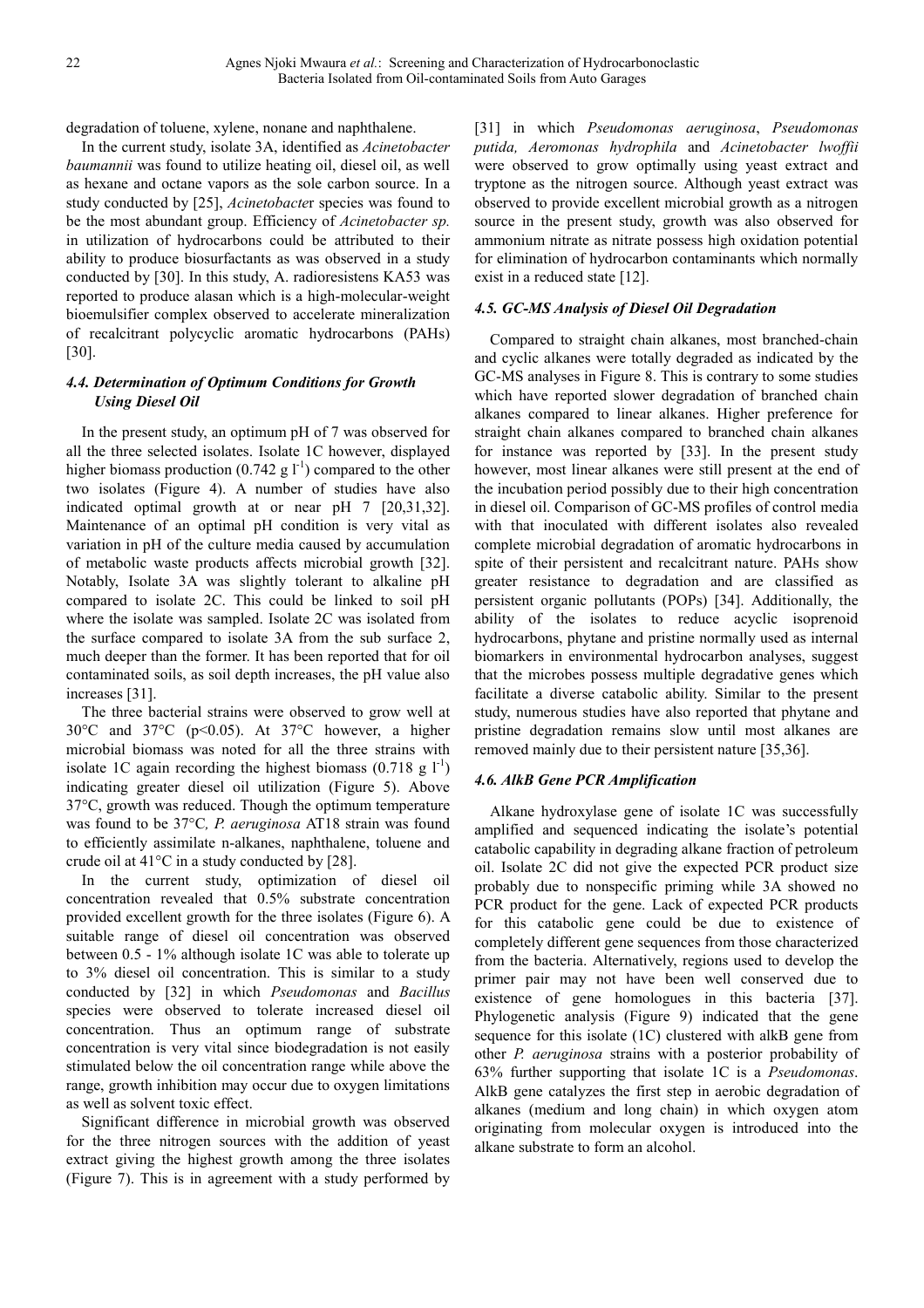# **5. Conclusion**

A total of twenty one microbes (20 bacteria and 1 fungus) were isolated from oil-contaminated soils sampled from garages around Ngara, Nairobi, Kenya. From these, nine efficient bacterial isolates were identified based on morphological and biochemical tests as well as 16S rDNA sequence analyses. The isolates were observed to utilize heating oil, hexane, octane and toluene as well as diesel oil as the sole carbon source. Optimization of culture conditions using three of the most efficient degraders revealed that optimal degradation of diesel oil was recorded with  $\leq 1\%$ substrate concentration at pH 7 and temperature range of between 30°C and 37°C. Additionally, yeast extract was found to be the best nitrogen source for diesel oil biodegradation. GC-MS analyses demonstrated that the isolated bacterial strains were capable of readily degrading different alkane and aromatic hydrocarbons present in diesel oil thus exhibiting a broad range of catabolic activities. These findings clearly indicate the prospect to develop an environmentally friendly mitigation strategy against petroleum hydrocarbon pollution using the obtained bacterial isolates.

# **Acknowledgements**

This research was supported by National Commission for Science, Technology and Innovation (NACOSTI) grant (NACOSTI/RCD/ST & I/7thCALL/Msc/ 072).

# **References**

- [1] Jahangeer and Kumar V., "An overview on microbial degradation of petroleum hydrocarbon contaminants," International Journal of Engineering Research and Technology*,* 1(8). 34–37. 2013.
- [2] Harayama S., Kishira H., Kasaia Y. and Shutsubo K., "Petroleum biodegradation in marine environments," J*ournal of molecular microbiology and biotechnology,* 1(1). 63–70. 1999.
- [3] Tebyanian H., Hassanshahian M. and Kariminik A., "Hexadecane-degradation by Teskumurella and Stenotrophomonas strains isolated from hydrocarbon contaminated soils," *Jundishapur Journal of Microbiology,* 6(7). 1-7. 2013.
- [4] Das N. and Chandran P., "Microbial degradation of petroleum hydrocarbon contaminants: an overview," *Biotechnology research international,* 2011. 1-13. 2010.
- [5] Zhu X., Venosa A. D., Suidan M. T. and Lee K., "Guidelines for the bioremediation of marine shorelines and freshwater wetlands," *US Environmental Protection Agency*, 2001.
- [6] Rockne K. J. and Reddy K. R., "Bioremediation of contaminated sites," Invited Theme paper, *international econference on modern trends in foundation engineering: geotechnical challenges and solutions*, Indian Institute of Technology, Madras, India. 1-22. 2003.
- [7] Lam S. S. and Chase H. A., "A review on waste to energy

processes using microwave pyrolysis," *Energies,* 5(10). 4209- 4232. 2012.

- [8] Varjani S. J., Dolly P. R., Bateja S. and Upasani N. V., "Original research article isolation and screening for hydrocarbon utilizing bacteria (HUB) from petroleum samples," *International Journal of Current Microbiology Applied Sci*ence, 2(4). 48-60. 2013.
- [9] George-Okafor U., Tasie F. and Muotoe-Okafor F., "Hydrocarbon degradation potentials of indigenous fungal isolates from petroleum contaminated soils," *Journal of Physical and natural sciences*, 3(1). 1-6. 2009.
- [10] Geetha S. J., Joshi S. J. and Kathrotiya S., "Isolation and characterization of hydrocarbon degrading bacterial isolated from oil contaminated sites." *APCBEE Procedia,* 5. 237-241. 2013.
- [11] Afuwale C. and Modi H. A., "Study of bacterial diversity of crude oil degrading bacteria isolated from crude oil contaminated sites," *Life sciences leaflets,* 6. 13-23. 2012.
- [12] Borah D. and Yadav R. N. S., "Optimization of BH medium for efficient biodegradation of diesel, crude oil and used engine oil by a newly isolated *Bacillus cereus* strain DRDU1 from an automobile engine," *Biotechnology,* 13(4). 181-185. 2014.
- [13] Hucker G. J. and Conn H. J., "Methods of Gram staining," *Technical Bullutin*, 93. 1-37. 1923.
- [14] Buck J. D., "Nonstaining (KOH) method for determination of gram reactions of marine bacteria," *Applied and Environmental Microbiology,* 44(4). 992-993. 1982.
- [15] Miller D. N., Bryant J. E., Madsen E. L. and Ghiorse W. C., "Evaluation and optimization of DNA extraction and purification procedures for soil and sediment samples," *Applied and environmental microbiology,* 65(11). 4715-4724. 1999.
- [16] Dasgupta D., Ghosh R. and Sengupta T. K., "Biofilmmediated enhanced crude oil degradation by newly isolated *Pseudomonas* species," *ISRN biotechnology,* 2013. 1-13. 2013.
- [17] Merck, "Microbiology manual,"  $12<sup>th</sup>$  Edition, pp. 1-169, Merck Publications, Darmstadt, Germany, 2007.
- [18] Alariya S. S., Sethi S., Gupta S. and Lal G. B., "Amylase activity of a starch degrading bacteria isolated from soil," *Archives of applied science Research,* 5(1). 15-24. 2013.
- [19] Kumari N., Vashishtha A., Saini P. and Menghani E., "Isolation, identification and characterization of oil degrading bacteria isolated from the contaminated sites of Barmer, Rajasthan," *International Journal of Biotechnology and Bioengineering Research,* 4(5). 429-436. 2013.
- [20] Dongfeng Z., Weilin W., Yunbo Z., Qiyou L., Haibin Y. and Chaocheng Z., "Study on isolation, identification of a petroleum hydrocarbon degrading bacterium Bacillus fusiformis sp. and influence of environmental factors on degradation efficiency," *Environment Protection,* 13(4). 74-82. 2011.
- [21] Shahaby A. F., Alharthi A. A. and El Tarras A. E., "Bioremediation of petroleum oil by potential biosurfactantproducing bacteria using Gravimetric assay," *International Journal of Current Microbiology and Applied Sciences,* 4(5). 390-403. 2015.